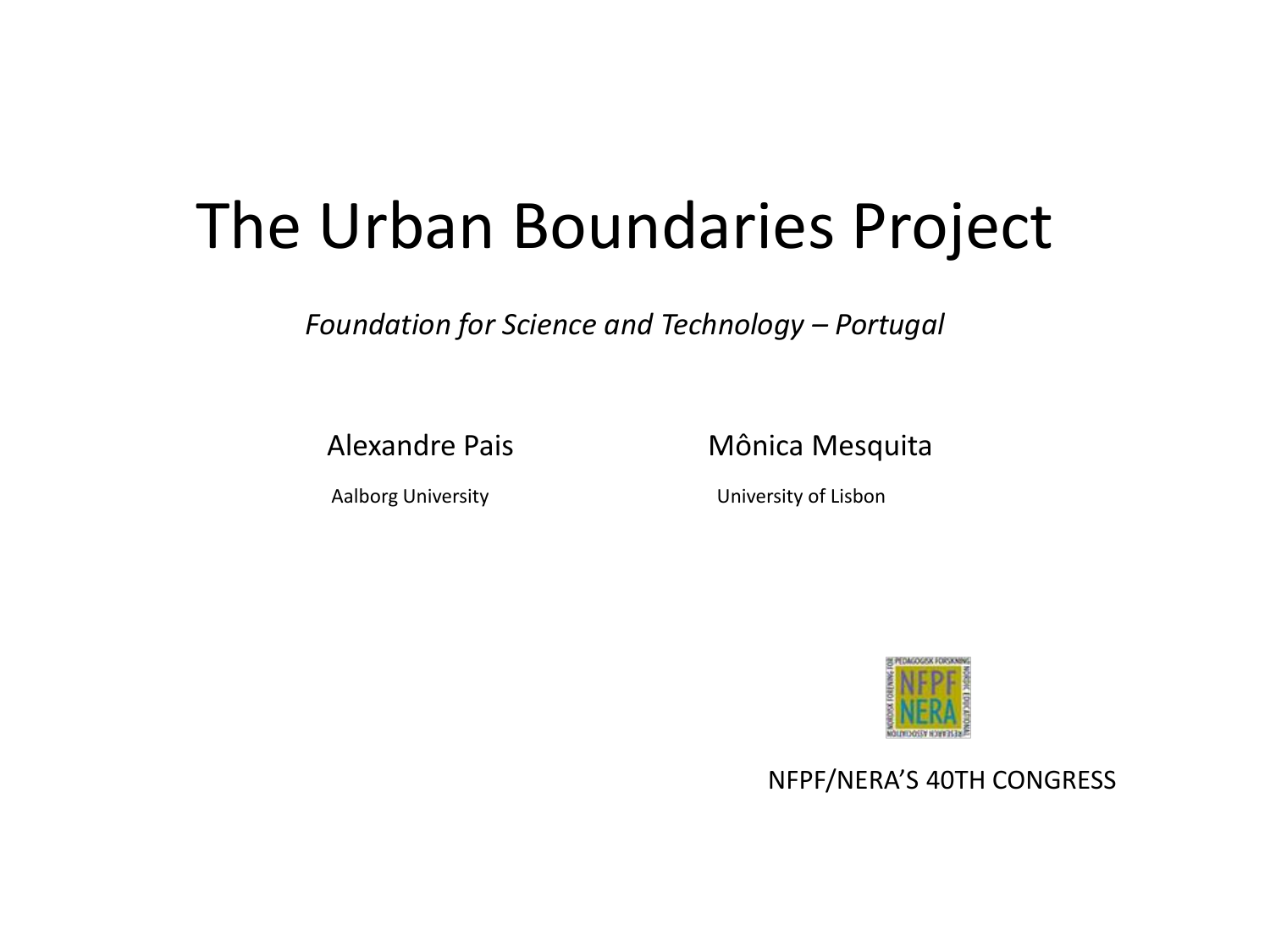### Who are we?

3 communities

#### **"Fishermen"**

Fishing community, situated in Costa da Caparica

**"Bairro"**

People from 8 different ethnicities, occupying an illegal land in Costa da Caparica

#### **"Academic"**

Educational researchers, architectures, biologists, teachers, philosophers, historians, …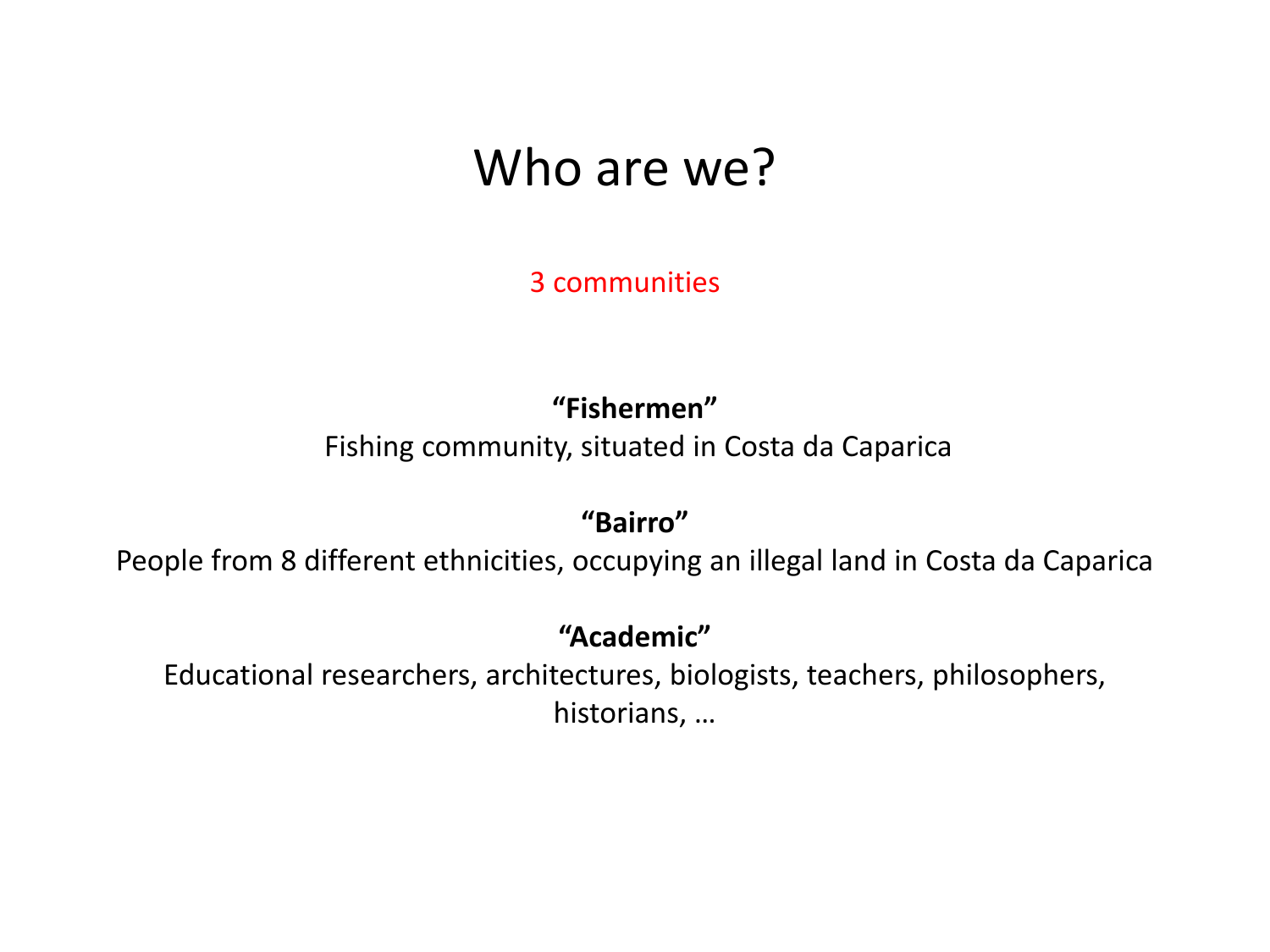





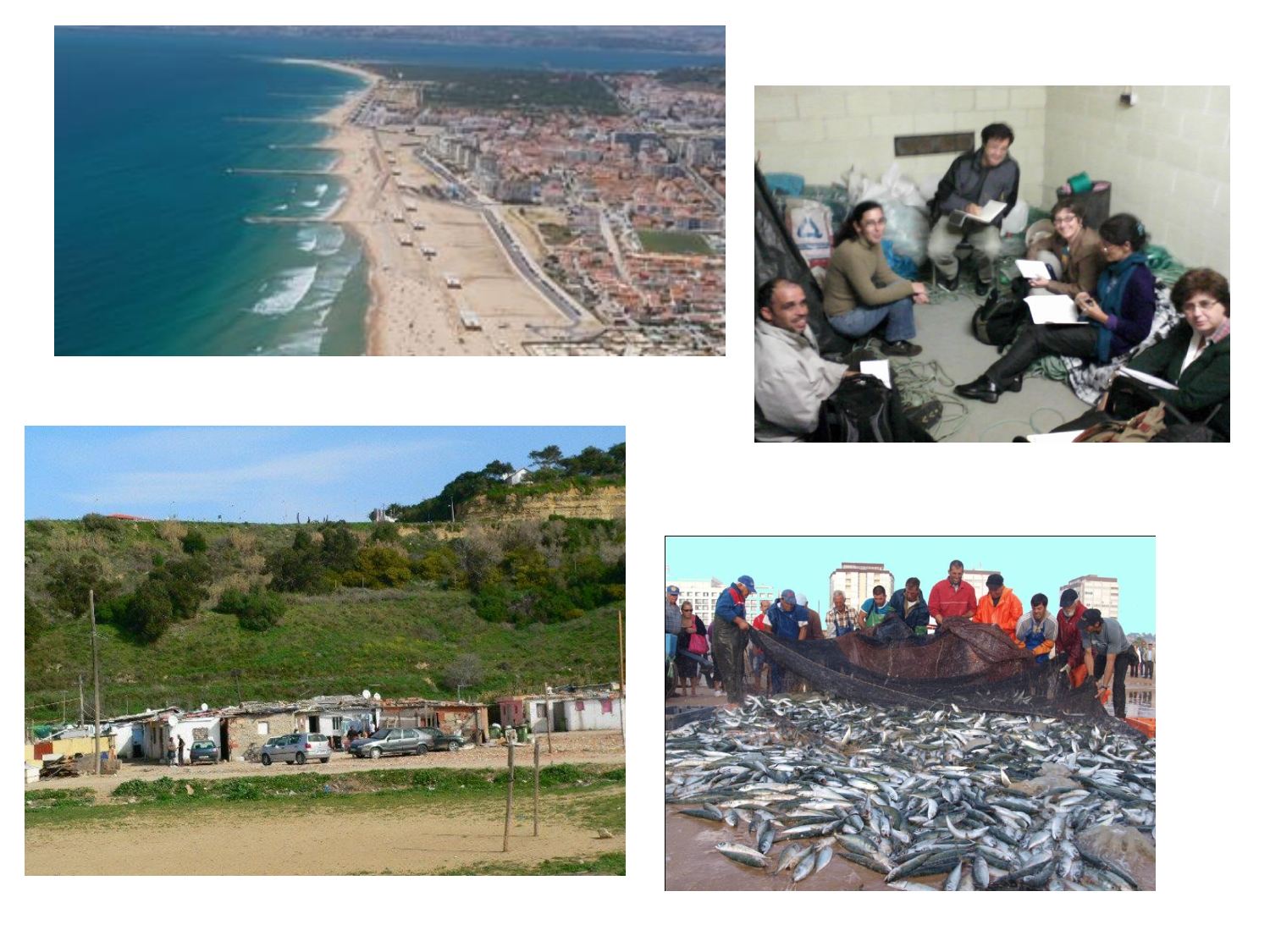## Challenges

#### 1. Recognition

2. Water supply

3. Having a common voice

4. Avoid assistencialism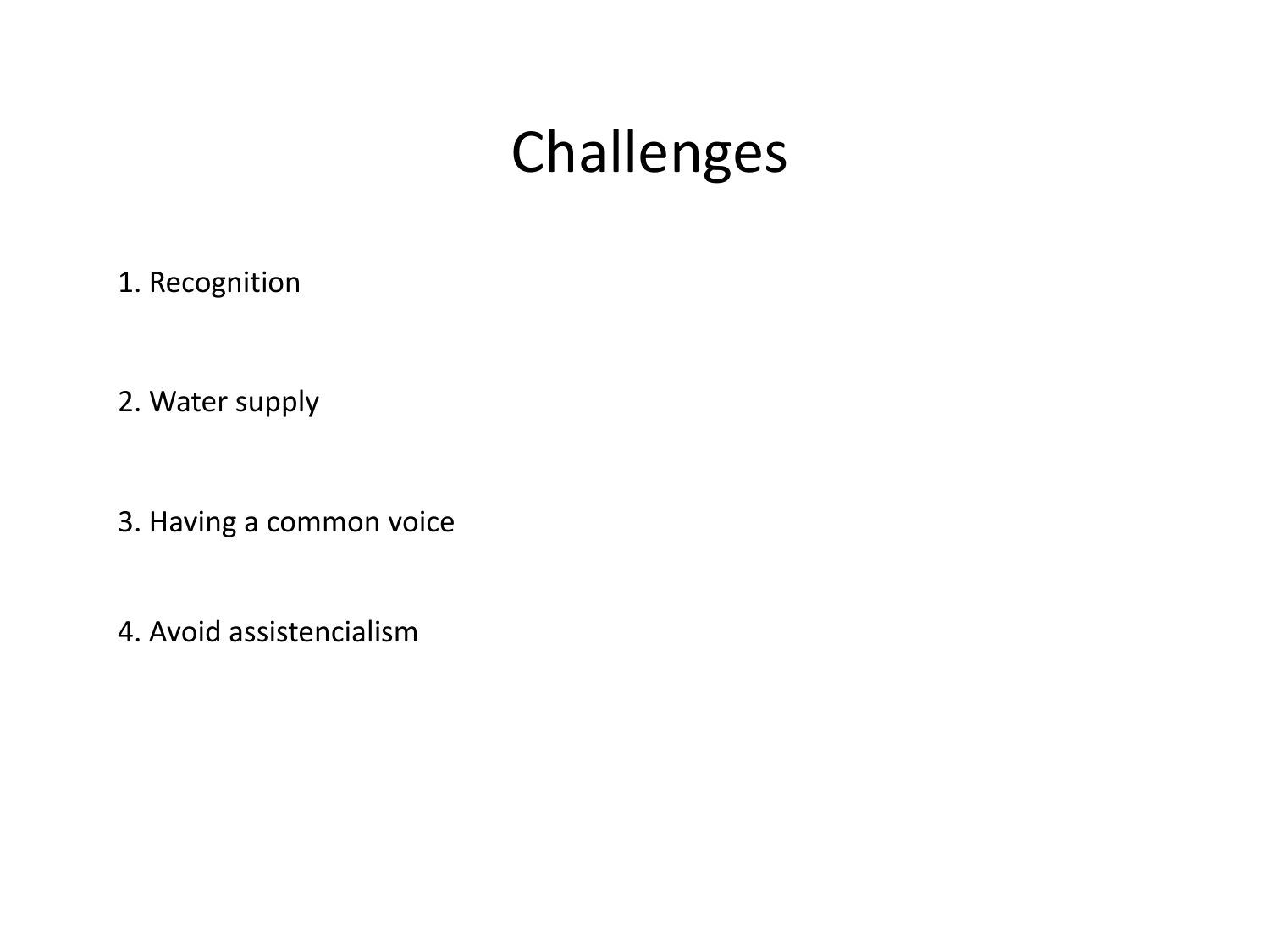# Theorizations

- 1. The "fourth-world", the "invisible" people
- 2. Every-day problems of the communities
- 3. Giving voice or creating spaces for new voices to be heard?
- 4. Education for globalization and diversity
- 5. The symbolic violence

6. Theorize in economical and political terms communities' problems: "At the end, everything is politics" (Lídio, fisherman)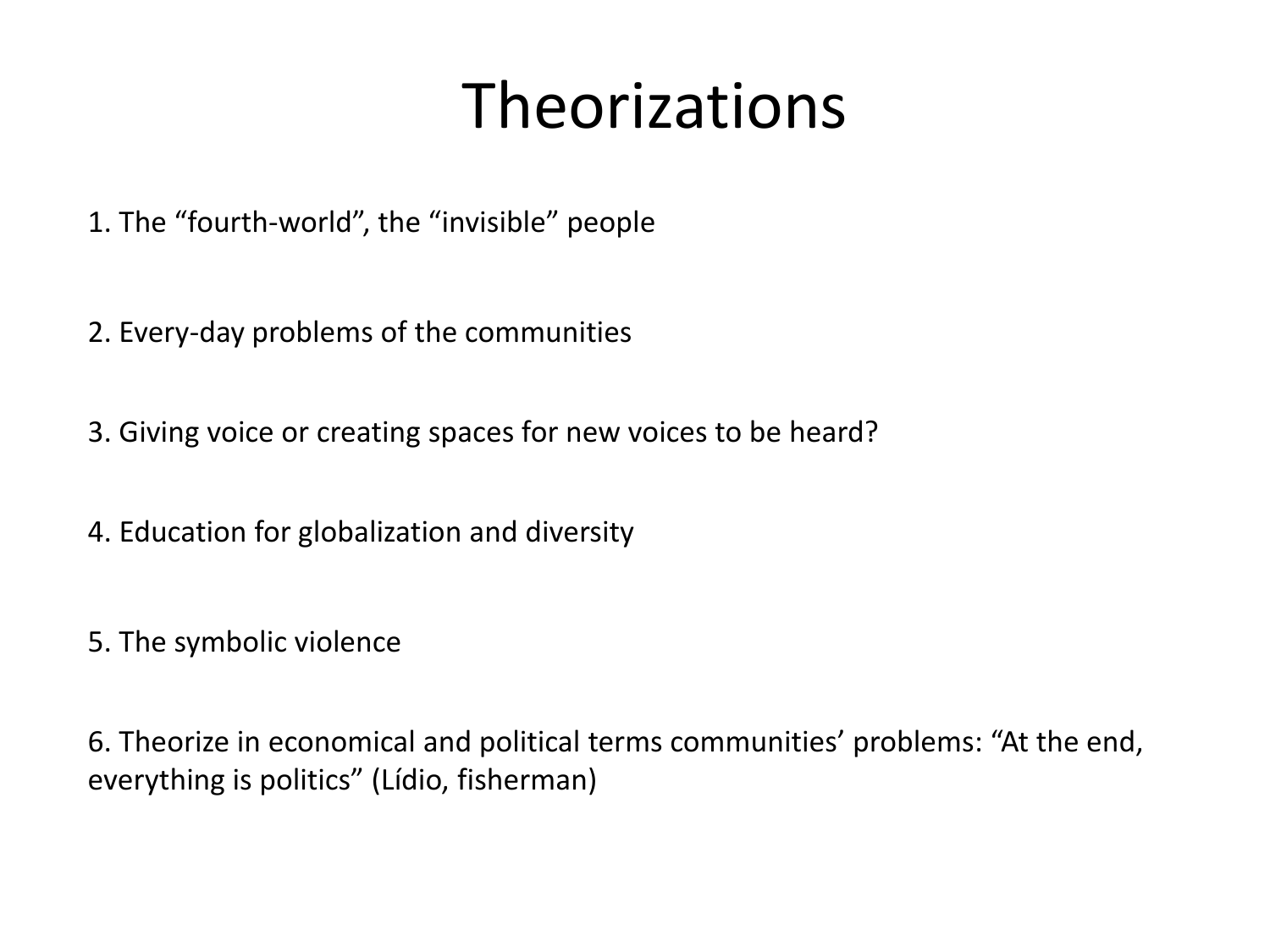### Field work

- Encounters: understand the differences, define the commonalities
- Critical alphabetization
- Cartography of the land and census of the population
- Life-history portfolios

#### *Critical ethnography*

To develop a critical ethnography to understand the communitarian educational local process.